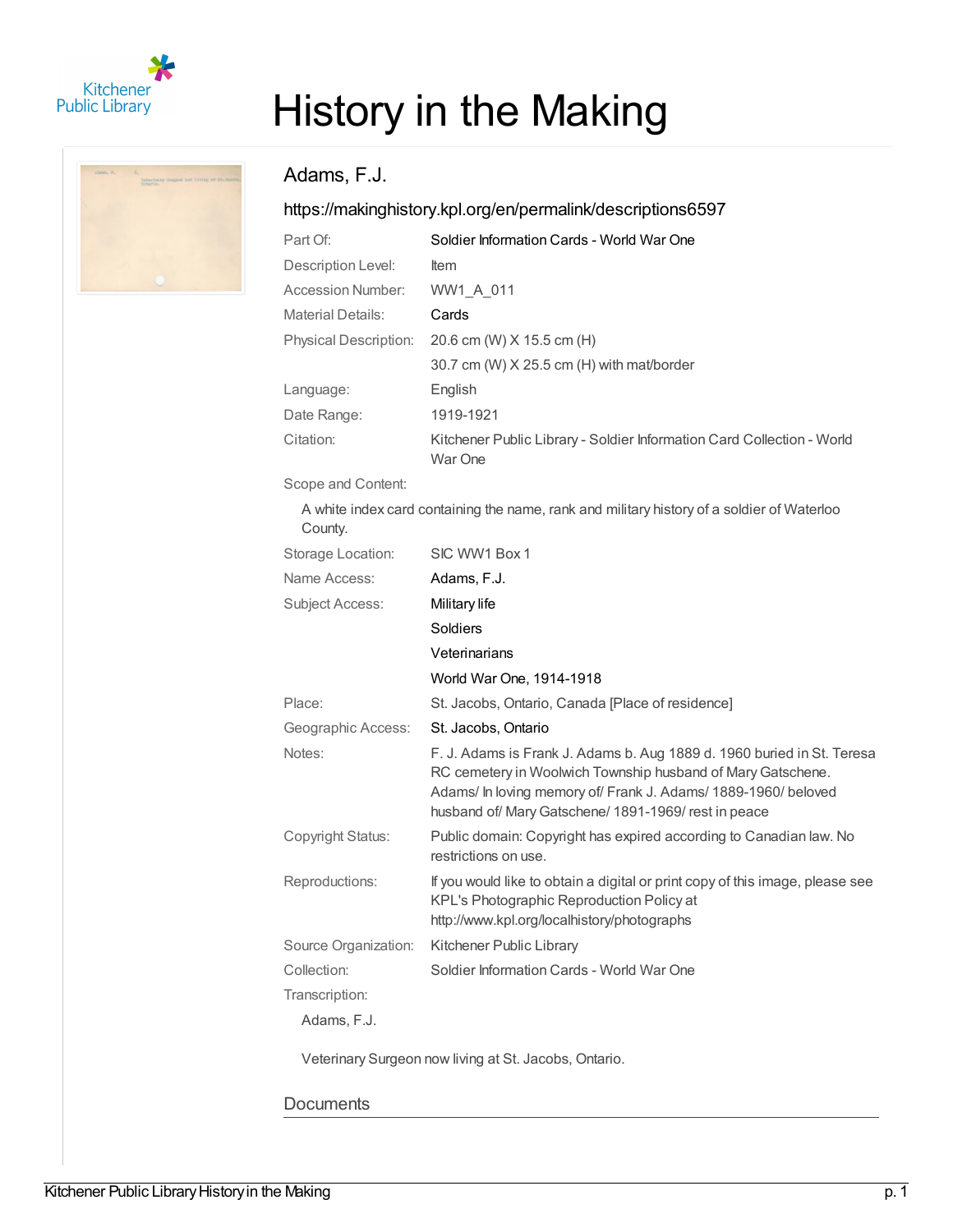



# Adams, George

| Part Of:                     | Soldier Information Cards - World War One                                                                                                                                                                                                                                                                                                                                            |
|------------------------------|--------------------------------------------------------------------------------------------------------------------------------------------------------------------------------------------------------------------------------------------------------------------------------------------------------------------------------------------------------------------------------------|
| Description Level:           | ltem                                                                                                                                                                                                                                                                                                                                                                                 |
| <b>Accession Number:</b>     | WW1_A_012                                                                                                                                                                                                                                                                                                                                                                            |
| <b>Material Details:</b>     | Cards                                                                                                                                                                                                                                                                                                                                                                                |
| <b>Physical Description:</b> | 20.6 cm (W) X 15.5 cm (H)                                                                                                                                                                                                                                                                                                                                                            |
|                              | 30.7 cm (W) X 25.5 cm (H) with mat/border                                                                                                                                                                                                                                                                                                                                            |
| Language:                    | English                                                                                                                                                                                                                                                                                                                                                                              |
| Date Range:                  | 1919-1921                                                                                                                                                                                                                                                                                                                                                                            |
| Citation:                    | Kitchener Public Library - Soldier Information Card Collection - World<br>War One                                                                                                                                                                                                                                                                                                    |
| Scope and Content:           |                                                                                                                                                                                                                                                                                                                                                                                      |
| County.                      | A white index card containing the name, rank and military history of a soldier of Waterloo                                                                                                                                                                                                                                                                                           |
| Storage Location:            | SIC WW1 Box 1                                                                                                                                                                                                                                                                                                                                                                        |
| Name Access:                 | Adams, George                                                                                                                                                                                                                                                                                                                                                                        |
| <b>Subject Access:</b>       | Military life                                                                                                                                                                                                                                                                                                                                                                        |
|                              | Soldiers                                                                                                                                                                                                                                                                                                                                                                             |
|                              | World War One, 1914-1918                                                                                                                                                                                                                                                                                                                                                             |
| Place:                       | Preston, Ontario, Canada [Place of enlistment and residence]                                                                                                                                                                                                                                                                                                                         |
| Geographic Access:           | Preston, Ontario                                                                                                                                                                                                                                                                                                                                                                     |
| Notes:                       | George Adams like his brother served. He was the son of William James<br>Adams and Bridget Measures. b. 1898 in Hoxton, London, England.<br>1901 Census England, London, Shoreditch, St. Mary Hoxton Class:<br>RG13 Piece: 271 Folio: 164 Page: 43.<br><b>Buried</b><br>Parklawn Cemetery in Cambridge. George Adams/ Gunner/ C.G.A.<br>C.E.F./ 5 June 1977 Age 78./ [Legion Plaque] |
| Copyright Status:            | Public domain: Copyright has expired according to Canadian law. No<br>restrictions on use.                                                                                                                                                                                                                                                                                           |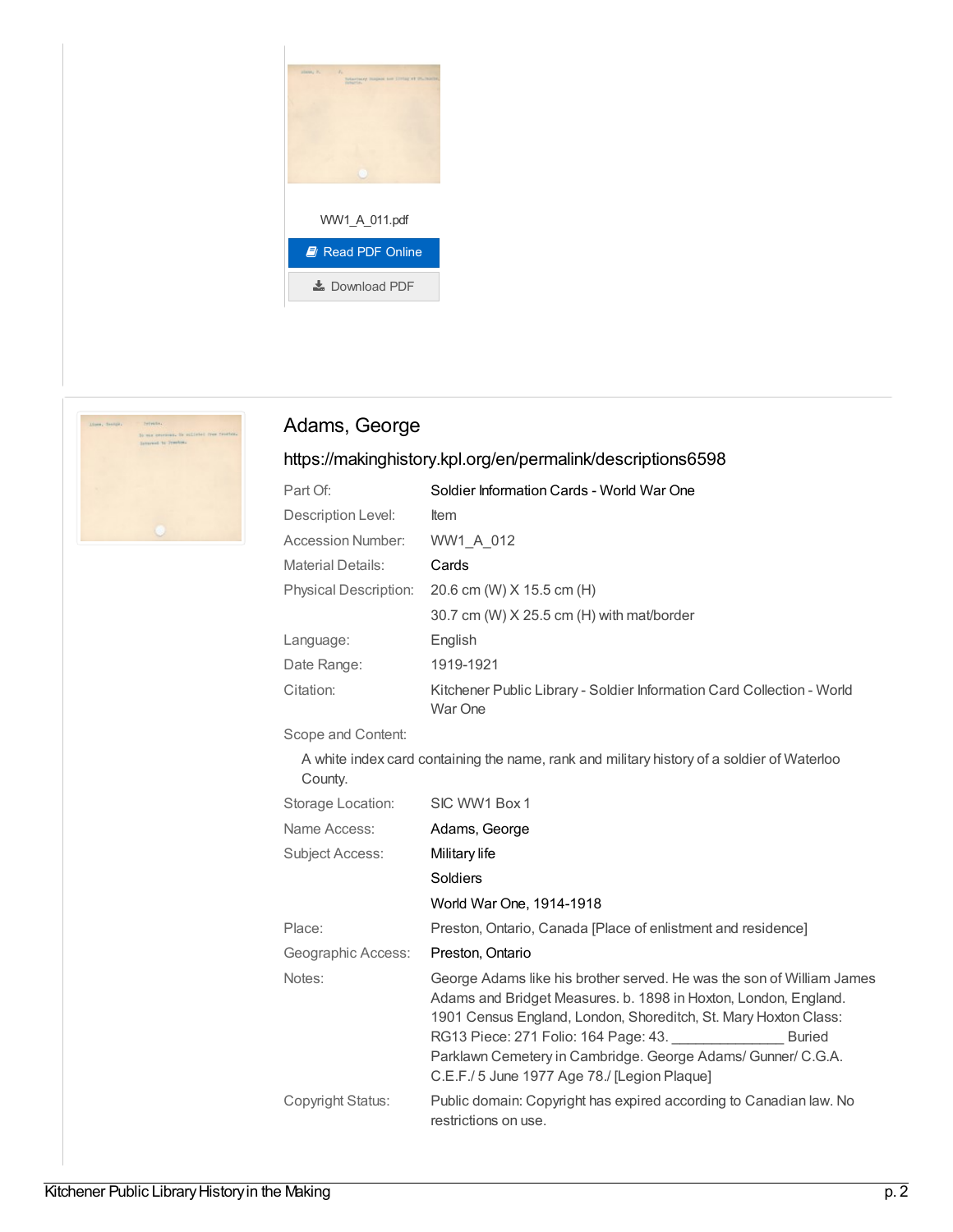| Reproductions:       | If you would like to obtain a digital or print copy of this image, please see<br>KPL's Photographic Reproduction Policy at<br>http://www.kpl.org/localhistory/photographs |
|----------------------|---------------------------------------------------------------------------------------------------------------------------------------------------------------------------|
| Source Organization: | Kitchener Public Library                                                                                                                                                  |
| Collection:          | Soldier Information Cards - World War One                                                                                                                                 |
| Transcription:       |                                                                                                                                                                           |
| Adams, George        |                                                                                                                                                                           |
|                      |                                                                                                                                                                           |

Private.

He was overseas. He enlisted from Preston. Returned to Preston.

#### **Documents**





## Adams, Thomas Stanley

| Part Of:                     | Soldier Information Cards - World War One                                                  |
|------------------------------|--------------------------------------------------------------------------------------------|
| Description Level:           | ltem                                                                                       |
| Accession Number:            | WW1 A 013                                                                                  |
| <b>Material Details:</b>     | Cards                                                                                      |
| <b>Physical Description:</b> | 20.6 cm (W) X 15.5 cm (H)                                                                  |
|                              | 30.7 cm (W) X 25.5 cm (H) with mat/border                                                  |
| Language:                    | English                                                                                    |
| Date Range:                  | 1919-1921                                                                                  |
| Citation:                    | Kitchener Public Library - Soldier Information Card Collection - World<br>War One          |
| Scope and Content:           |                                                                                            |
| County.                      | A white index card containing the name, rank and military history of a soldier of Waterloo |
| Storage Location:            | SIC WW1 Box 1                                                                              |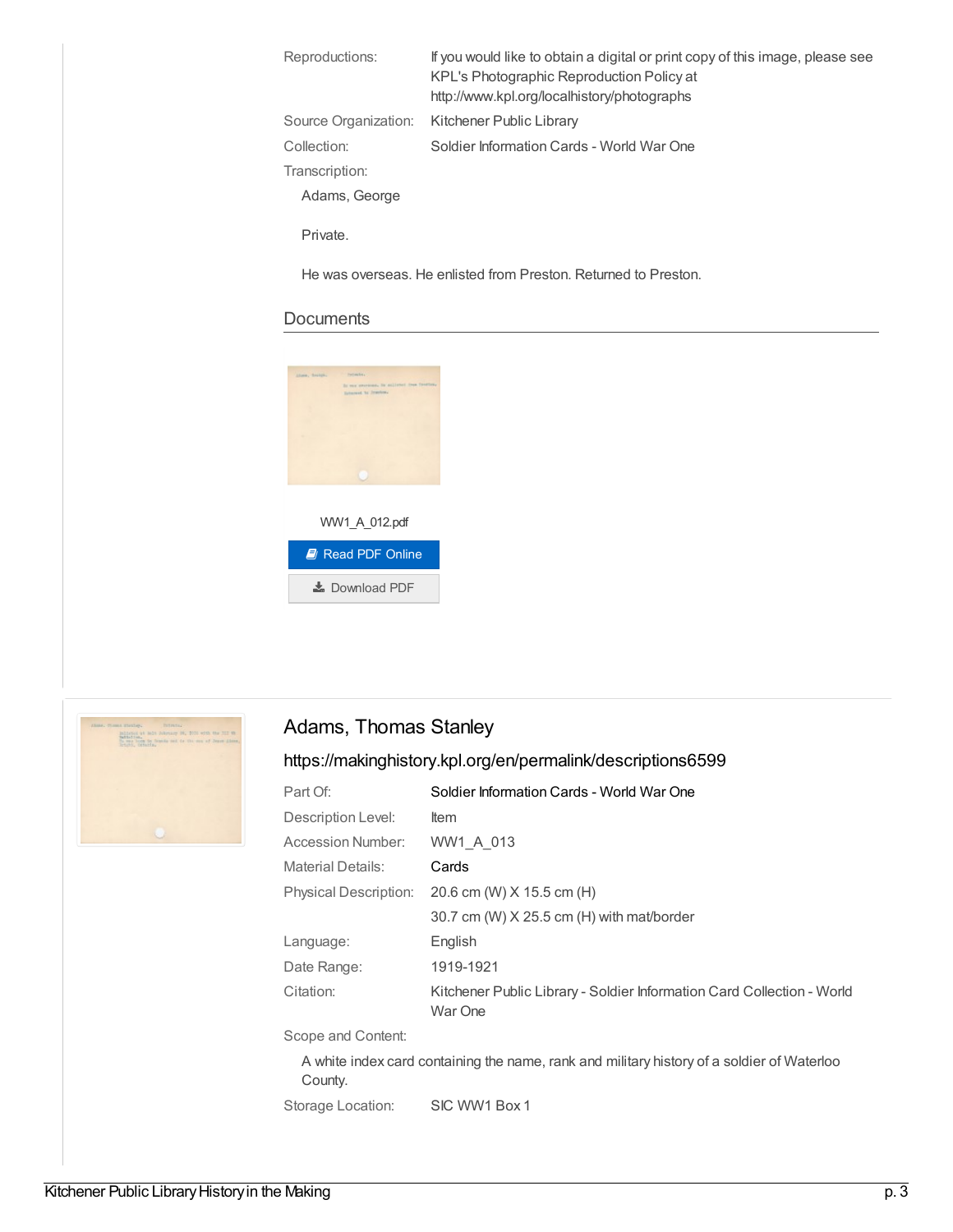| Name Access:             | Adams, Thomas Stanley                                                                                                                                                                                                                                                                                                                                                                 |
|--------------------------|---------------------------------------------------------------------------------------------------------------------------------------------------------------------------------------------------------------------------------------------------------------------------------------------------------------------------------------------------------------------------------------|
|                          | Adams, James                                                                                                                                                                                                                                                                                                                                                                          |
| <b>Subject Access:</b>   | Military life                                                                                                                                                                                                                                                                                                                                                                         |
|                          | Soldiers                                                                                                                                                                                                                                                                                                                                                                              |
|                          | World War One, 1914-1918                                                                                                                                                                                                                                                                                                                                                              |
|                          | 111th Battalion                                                                                                                                                                                                                                                                                                                                                                       |
| Place:                   | Bright, Ontario, Canada [Place of residence of father]                                                                                                                                                                                                                                                                                                                                |
|                          | Galt, Ontario, Canada [Place of enlistment]                                                                                                                                                                                                                                                                                                                                           |
| Geographic Access:       | Bright, Ontario                                                                                                                                                                                                                                                                                                                                                                       |
|                          | Galt, Ontario                                                                                                                                                                                                                                                                                                                                                                         |
| Notes:                   | Thomas Stanley Adams married in 1919 to Beryl Matilda Motherall, both<br>are buried in Mount Hope Cemetery in Waterloo Stanley dying in 1985<br>and Berly in 1928, along with their daughter Jean Claire Mount Hope<br>Cemetery, Waterloo: Adams/ T. Stanley Adams/ 1895-1985/ Beryl M.<br>Motheral/ his beloved wife/ 1898-1928/ Jean Claire/ their daughter/ 1925-<br>1926/ at rest |
| <b>Copyright Status:</b> | Public domain: Copyright has expired according to Canadian law. No<br>restrictions on use.                                                                                                                                                                                                                                                                                            |
| Reproductions:           | If you would like to obtain a digital or print copy of this image, please see<br>KPL's Photographic Reproduction Policy at<br>http://www.kpl.org/localhistory/photographs                                                                                                                                                                                                             |
| Source Organization:     | Kitchener Public Library                                                                                                                                                                                                                                                                                                                                                              |
| Collection:              | Soldier Information Cards - World War One                                                                                                                                                                                                                                                                                                                                             |
| Transcription:           |                                                                                                                                                                                                                                                                                                                                                                                       |
| Adams, Thomas Stanley    |                                                                                                                                                                                                                                                                                                                                                                                       |
| Private.                 |                                                                                                                                                                                                                                                                                                                                                                                       |

Enlisted at Galt February 28, 1916 with the 111th Battalion.

He was born in Canada and is the son of James Adams, Bright, Ontario.

| <b>Butmala,</b><br>Abone, Transac Abolian.                                                                                                                |
|-----------------------------------------------------------------------------------------------------------------------------------------------------------|
| milities at milt Schrony or, 2021 with the III.th<br><b>Ball Ltd. Tradice</b><br>To was born by flaming and to the men of Denis Lines.<br>brunn, cataria. |
|                                                                                                                                                           |
|                                                                                                                                                           |
|                                                                                                                                                           |
|                                                                                                                                                           |
|                                                                                                                                                           |
|                                                                                                                                                           |
|                                                                                                                                                           |
| WW1 A 013.pdf                                                                                                                                             |
|                                                                                                                                                           |
| <b>A</b> Read PDF Online                                                                                                                                  |
|                                                                                                                                                           |
| $\pm$ Download PDF                                                                                                                                        |
|                                                                                                                                                           |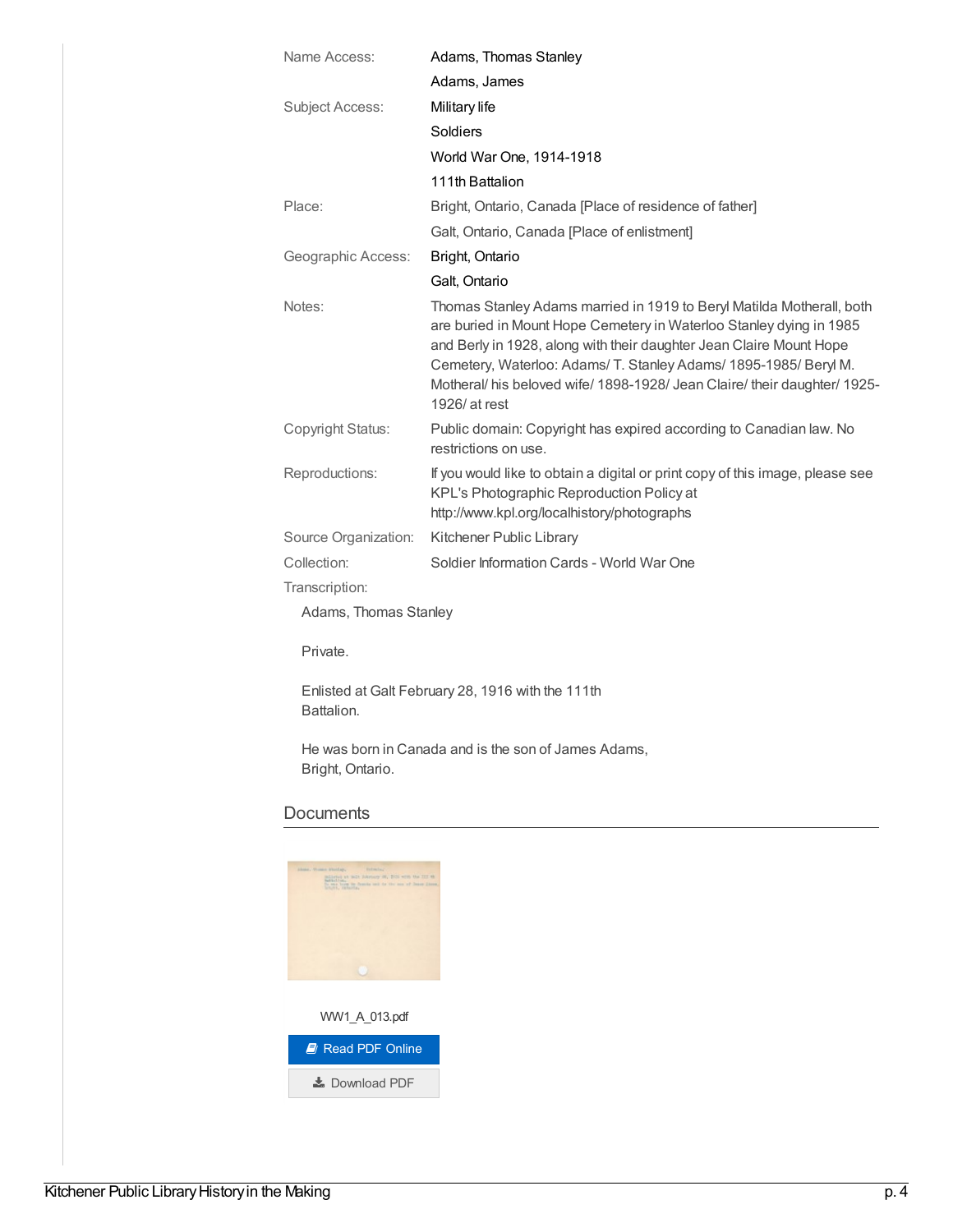

## Adams, William Frederick

## <https://makinghistory.kpl.org/en/permalink/descriptions6600>

| Part Of:                     | Soldier Information Cards - World War One                                         |
|------------------------------|-----------------------------------------------------------------------------------|
| Description Level:           | <b>Item</b>                                                                       |
| Accession Number:            | WW1 A 014                                                                         |
| Material Details:            | Cards                                                                             |
| <b>Physical Description:</b> | 20.6 cm (W) X 15.5 cm (H)                                                         |
|                              | 30.7 cm (W) X 25.5 cm (H) with mat/border                                         |
| Language:                    | English                                                                           |
| Date Range:                  | 1919-1921                                                                         |
| Citation:                    | Kitchener Public Library - Soldier Information Card Collection - World<br>War One |

Scope and Content:

A white index card containing the name, rank and military history of a soldier of Waterloo County. The card also shows a red cross.

| Storage Location:      | SIC WW1 Box 1                                                                                                                                                                                                                                                                                                                                                                                                                                                                                                                                                                                                                                                                         |
|------------------------|---------------------------------------------------------------------------------------------------------------------------------------------------------------------------------------------------------------------------------------------------------------------------------------------------------------------------------------------------------------------------------------------------------------------------------------------------------------------------------------------------------------------------------------------------------------------------------------------------------------------------------------------------------------------------------------|
| Name Access:           | Adams, William Frederick                                                                                                                                                                                                                                                                                                                                                                                                                                                                                                                                                                                                                                                              |
|                        | Adams, William J.                                                                                                                                                                                                                                                                                                                                                                                                                                                                                                                                                                                                                                                                     |
|                        | Adams, Bridget                                                                                                                                                                                                                                                                                                                                                                                                                                                                                                                                                                                                                                                                        |
| <b>Subject Access:</b> | Military life                                                                                                                                                                                                                                                                                                                                                                                                                                                                                                                                                                                                                                                                         |
|                        | Soldiers                                                                                                                                                                                                                                                                                                                                                                                                                                                                                                                                                                                                                                                                              |
|                        | World War One, 1914-1918                                                                                                                                                                                                                                                                                                                                                                                                                                                                                                                                                                                                                                                              |
|                        | 1st Canadian Infantry Battalion                                                                                                                                                                                                                                                                                                                                                                                                                                                                                                                                                                                                                                                       |
| Place:                 | City of London, England, United Kingdom [Place of birth]                                                                                                                                                                                                                                                                                                                                                                                                                                                                                                                                                                                                                              |
|                        | Bois de Boulogne, Île-de-France, France [Place of burial]                                                                                                                                                                                                                                                                                                                                                                                                                                                                                                                                                                                                                             |
|                        | Preston, Ontario, Canada [Place of residence]                                                                                                                                                                                                                                                                                                                                                                                                                                                                                                                                                                                                                                         |
| Geographic Access:     | London, England                                                                                                                                                                                                                                                                                                                                                                                                                                                                                                                                                                                                                                                                       |
|                        | Bois de Boulogne, Île-de-France, France                                                                                                                                                                                                                                                                                                                                                                                                                                                                                                                                                                                                                                               |
|                        | Preston, Ontario                                                                                                                                                                                                                                                                                                                                                                                                                                                                                                                                                                                                                                                                      |
| Notes:                 | Private William Adams (Regimental/Service #7115), enlisted on<br>September 15, 1914 in Valcartier, QC, with the 1st Battalion, Canadian<br>Infantry (Western Ontario Regiment). He was born in London England on<br>September 21, 1895, and is the son of William and Bridget Adams of<br>Middle Street in Preston, ON. At the time of his enlistment, he was not<br>married and he worked in the shoe trade. He listed his religion as Church<br>of England. William died on May 7, 1915, as a result of wounds he<br>received in action at the Battle of Langemarck. He was 19 years of age.<br>Laid to rest at Boulogne Eastern Cemetery in France. Grave reference:<br>VIII. C.2. |
| Copyright Status:      | Public domain: Copyright has expired according to Canadian law. No                                                                                                                                                                                                                                                                                                                                                                                                                                                                                                                                                                                                                    |

restrictions on use.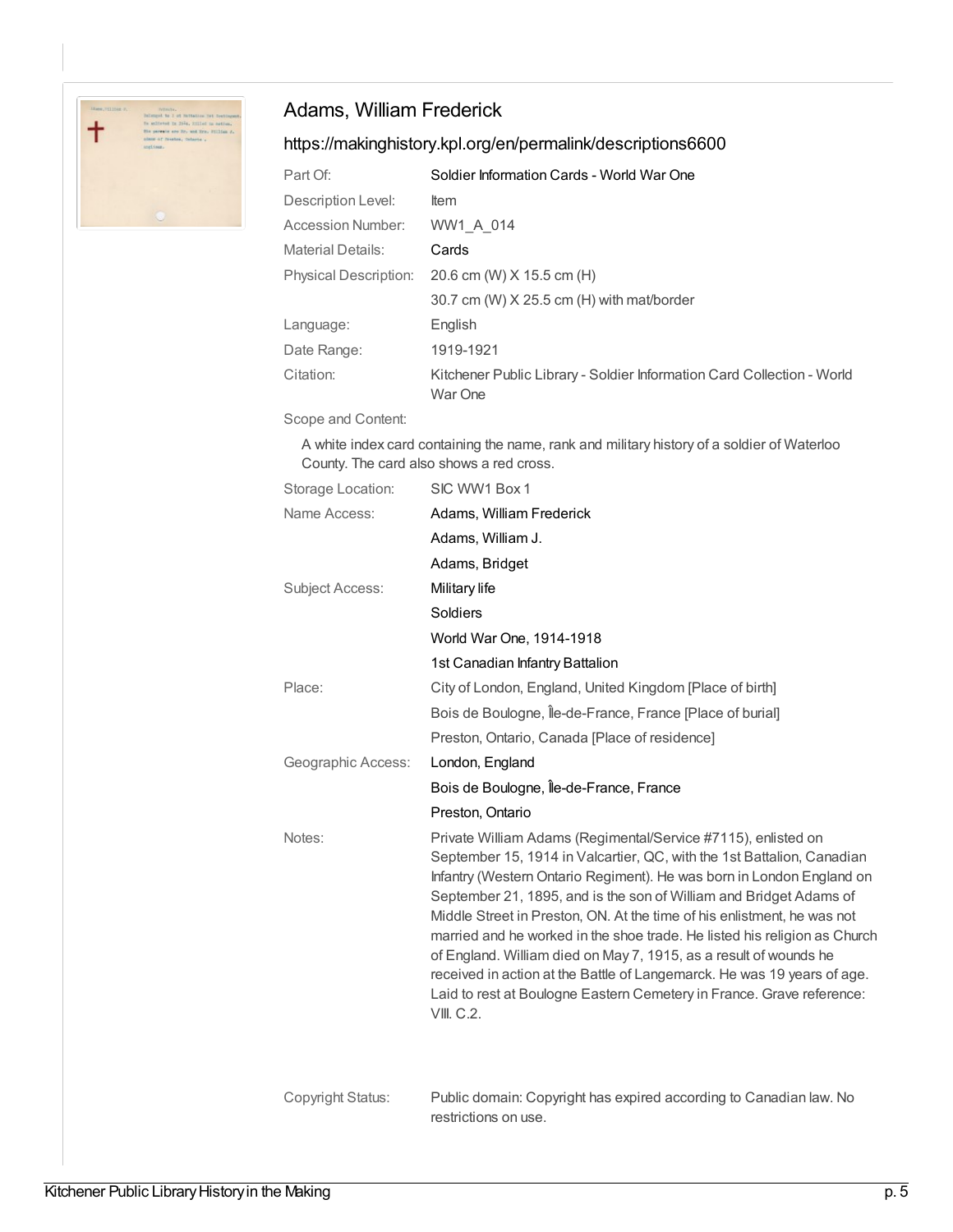| Reproductions:       | If you would like to obtain a digital or print copy of this image, please see<br>KPL's Photographic Reproduction Policy at<br>http://www.kpl.org/localhistory/photographs |
|----------------------|---------------------------------------------------------------------------------------------------------------------------------------------------------------------------|
| Source Organization: | Kitchener Public Library                                                                                                                                                  |
| Collection:          | Soldier Information Cards - World War One                                                                                                                                 |
| Transcription:       |                                                                                                                                                                           |
| Adams, William F.    |                                                                                                                                                                           |
| Private.             |                                                                                                                                                                           |
|                      | Belonged to 1st Battalion, 1st Contingent. He enlisted in 1914. Killed in action.                                                                                         |

His parents are Mr. and Mrs. William J. Adams of Preston, Ontario .

Anglican.

#### **Documents**





## Adams, William J.

| Part Of:                     | Soldier Information Cards - World War One                                         |
|------------------------------|-----------------------------------------------------------------------------------|
| Description Level:           | Item                                                                              |
| <b>Accession Number:</b>     | WW1 A 015                                                                         |
| Material Details:            | Cards                                                                             |
| <b>Physical Description:</b> | 20.6 cm (W) X 15.5 cm (H)                                                         |
|                              | 30.7 cm (W) $X$ 25.5 cm (H) with mat/border                                       |
| Language:                    | English                                                                           |
| Date Range:                  | 1919-1921                                                                         |
| Citation:                    | Kitchener Public Library - Soldier Information Card Collection - World<br>War One |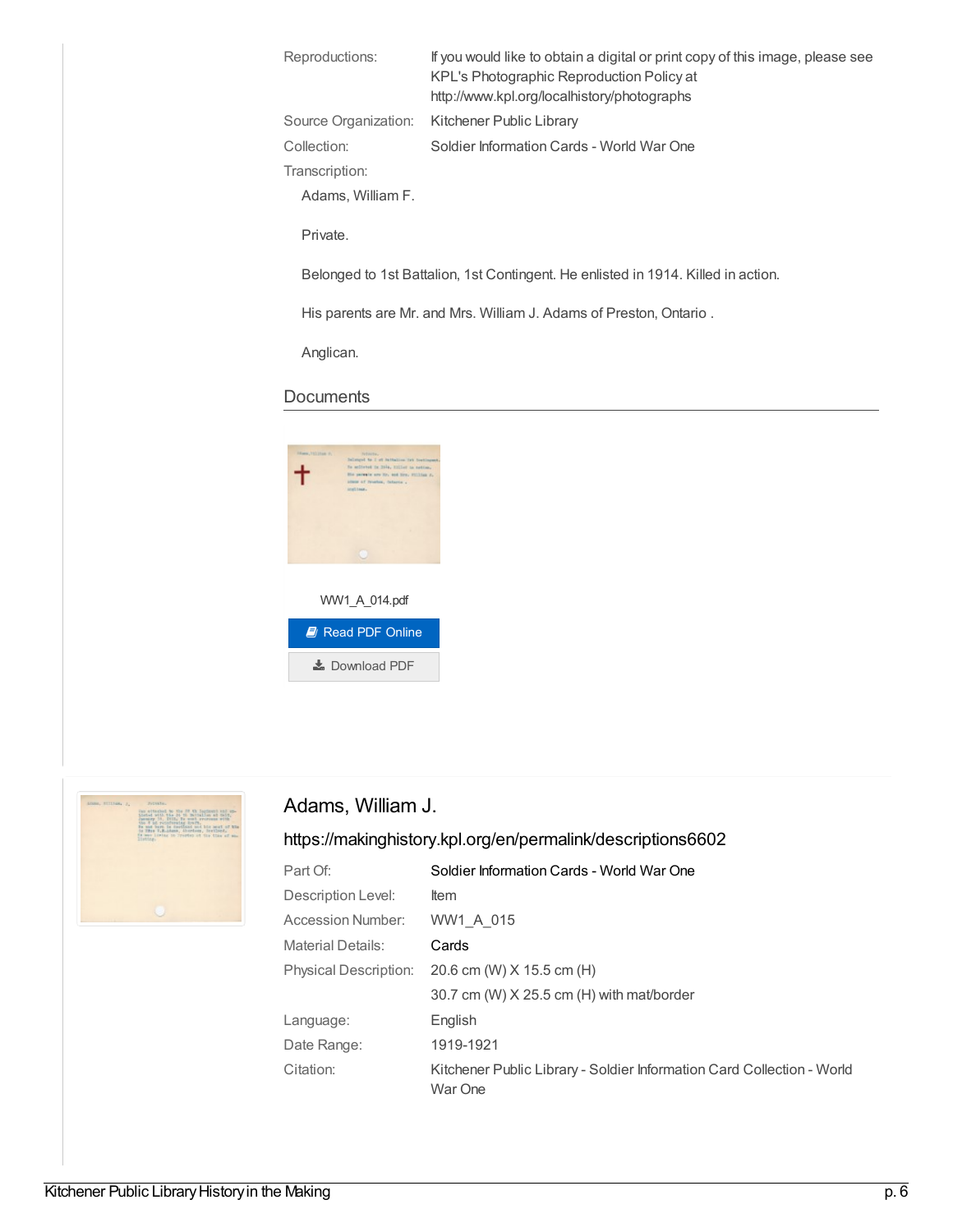Scope and Content:

| County.                |                                                                                                                                                                                                                                                                                                                                                                                                                                                                                                                                                                                                                                                                                                                                       |
|------------------------|---------------------------------------------------------------------------------------------------------------------------------------------------------------------------------------------------------------------------------------------------------------------------------------------------------------------------------------------------------------------------------------------------------------------------------------------------------------------------------------------------------------------------------------------------------------------------------------------------------------------------------------------------------------------------------------------------------------------------------------|
| Storage Location:      | SIC WWI Box 1                                                                                                                                                                                                                                                                                                                                                                                                                                                                                                                                                                                                                                                                                                                         |
| Name Access:           | Adams, William J.                                                                                                                                                                                                                                                                                                                                                                                                                                                                                                                                                                                                                                                                                                                     |
|                        | Adams, W.E.                                                                                                                                                                                                                                                                                                                                                                                                                                                                                                                                                                                                                                                                                                                           |
| <b>Subject Access:</b> | Military life                                                                                                                                                                                                                                                                                                                                                                                                                                                                                                                                                                                                                                                                                                                         |
|                        | Soldiers                                                                                                                                                                                                                                                                                                                                                                                                                                                                                                                                                                                                                                                                                                                              |
|                        | World War One, 1914-1918                                                                                                                                                                                                                                                                                                                                                                                                                                                                                                                                                                                                                                                                                                              |
|                        | 29th Regiment                                                                                                                                                                                                                                                                                                                                                                                                                                                                                                                                                                                                                                                                                                                         |
|                        | 34th Battalion                                                                                                                                                                                                                                                                                                                                                                                                                                                                                                                                                                                                                                                                                                                        |
| Place:                 | Scotland, Scotland, United Kingdom [Birthplace]                                                                                                                                                                                                                                                                                                                                                                                                                                                                                                                                                                                                                                                                                       |
|                        | Preston, Ontario, Canada [Place of enlistment and residence]                                                                                                                                                                                                                                                                                                                                                                                                                                                                                                                                                                                                                                                                          |
| Geographic Access:     | Scotland                                                                                                                                                                                                                                                                                                                                                                                                                                                                                                                                                                                                                                                                                                                              |
|                        | Preston, Ontario                                                                                                                                                                                                                                                                                                                                                                                                                                                                                                                                                                                                                                                                                                                      |
| Notes:                 | William was a laborer born in Edinburgh, Scotland 29 Jul 1885, a<br>widower, he listed his daughter Williamina Elspeth as his next of kin.<br>According to his Attestation Papers. According to Ancestry Public Tree<br>he was married to Williamina Espeth Craig who died in Toronto 15 Oct<br>1914. The daughter with the same given names returned to Scotland and<br>died in 1998. Williamina is buried in the Necroplis Cemetery, Toronto,<br>and her address was listed as New Comers Inn according to the<br>Necropolis Cemetery Records on FamilySearch.org Williamina and her<br>daughter Williamina arrived in October 1910 in Quebec headed for Galt<br>according to: Canada Passenger Lists, 1881-1922 on FamiySearch.org |
| Copyright Status:      | Public domain: Copyright has expired according to Canadian law. No<br>restrictions on use.                                                                                                                                                                                                                                                                                                                                                                                                                                                                                                                                                                                                                                            |
| Reproductions:         | If you would like to obtain a digital or print copy of this image, please see<br>KPL's Photographic Reproduction Policy at<br>http://www.kpl.org/localhistory/photographs                                                                                                                                                                                                                                                                                                                                                                                                                                                                                                                                                             |
| Source Organization:   | Kitchener Public Library                                                                                                                                                                                                                                                                                                                                                                                                                                                                                                                                                                                                                                                                                                              |
| Collection:            | Soldier Information Cards - World War One                                                                                                                                                                                                                                                                                                                                                                                                                                                                                                                                                                                                                                                                                             |
| Transcription:         |                                                                                                                                                                                                                                                                                                                                                                                                                                                                                                                                                                                                                                                                                                                                       |
| Adams, William J.      |                                                                                                                                                                                                                                                                                                                                                                                                                                                                                                                                                                                                                                                                                                                                       |
| Private.               |                                                                                                                                                                                                                                                                                                                                                                                                                                                                                                                                                                                                                                                                                                                                       |
|                        | Was attached to the 29th Regiment and enlisted with the 34th Battalion at Galt, January 18,                                                                                                                                                                                                                                                                                                                                                                                                                                                                                                                                                                                                                                           |

A white index card containing the name, rank and military history of a soldier of Waterloo

He was born in Scotland and his next of kin is Miss W.E. Adams, Aberdeen, Scotland.

He was living in Preston at the time of enlisting.

1915. He went overseas with the 2nd reinforcing draft.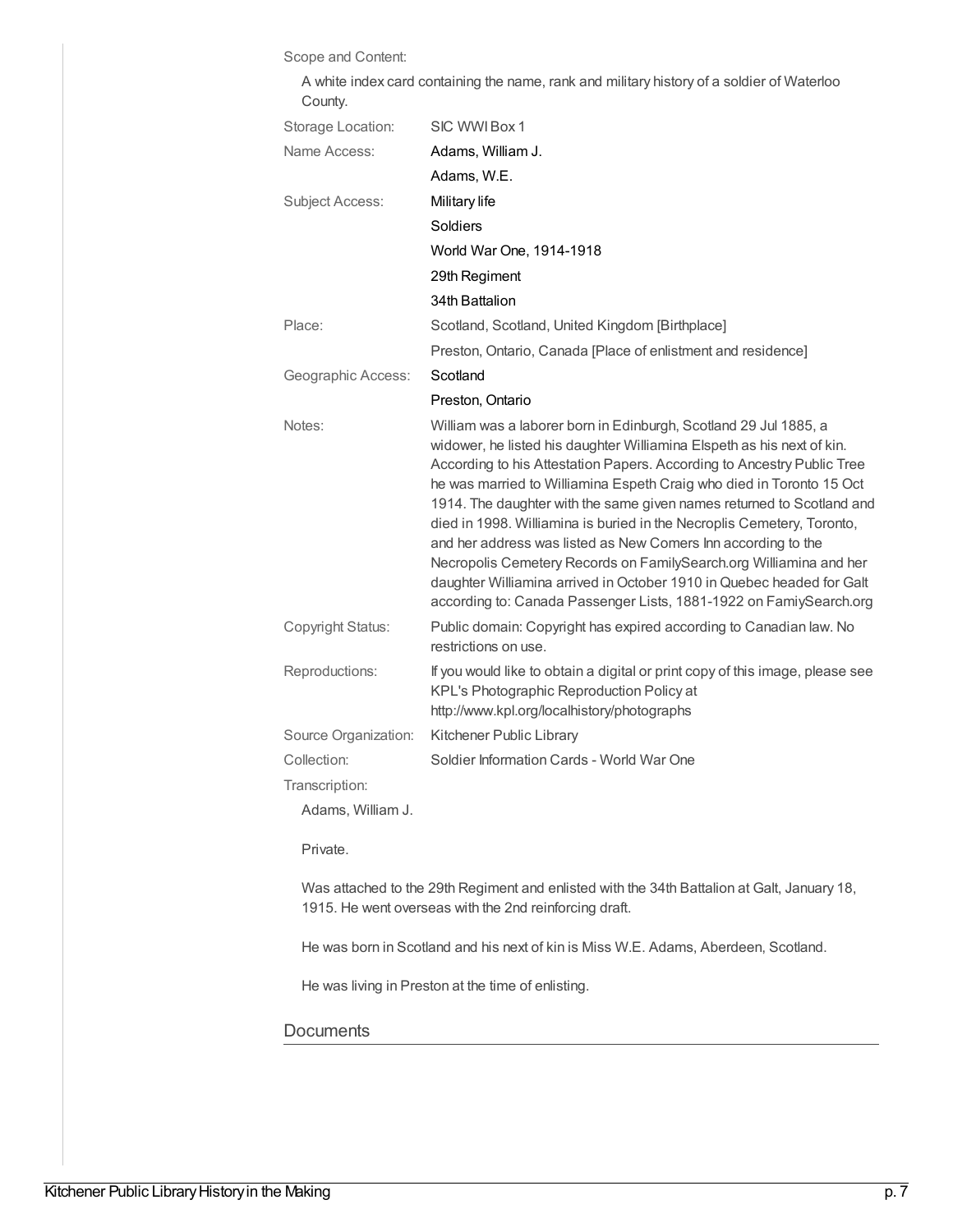



## Affholder, Frank Joseph

| Part Of:                     | Soldier Information Cards - World War One                                                  |
|------------------------------|--------------------------------------------------------------------------------------------|
| Description Level:           | <b>Item</b>                                                                                |
| <b>Accession Number:</b>     | WW1_A_016                                                                                  |
| <b>Material Details:</b>     | Cards                                                                                      |
| <b>Physical Description:</b> | 20.6 cm (W) X 15.5 cm (H)                                                                  |
|                              | 30.7 cm (W) X 25.5 cm (H) with mat/border                                                  |
| Language:                    | English                                                                                    |
| Date Range:                  | 1919-1921                                                                                  |
| Citation:                    | Kitchener Public Library - Soldier Information Card Collection - World<br>War One          |
| Scope and Content:           |                                                                                            |
| County.                      | A white index card containing the name, rank and military history of a soldier of Waterloo |
| Storage Location:            | SIC WW1 Box 1                                                                              |
| Name Access:                 | Affholder, Frank Joseph                                                                    |
|                              | Affholder, Jacob (Mrs.)                                                                    |
|                              | Affholder, Marie Margaret                                                                  |
| <b>Subject Access:</b>       | Military life                                                                              |
|                              | Soldiers                                                                                   |
|                              | World War One, 1914-1918                                                                   |
|                              | US Infantry                                                                                |
|                              | US Infantry - Advocate Department                                                          |
| Place:                       | Chicago, Illinois, United States [Place of Residence]                                      |
|                              | Kitchener, Ontario, Canada [Birthplace]                                                    |
|                              | Fort Slocum (historical), New York, United States [Place of Discharge]                     |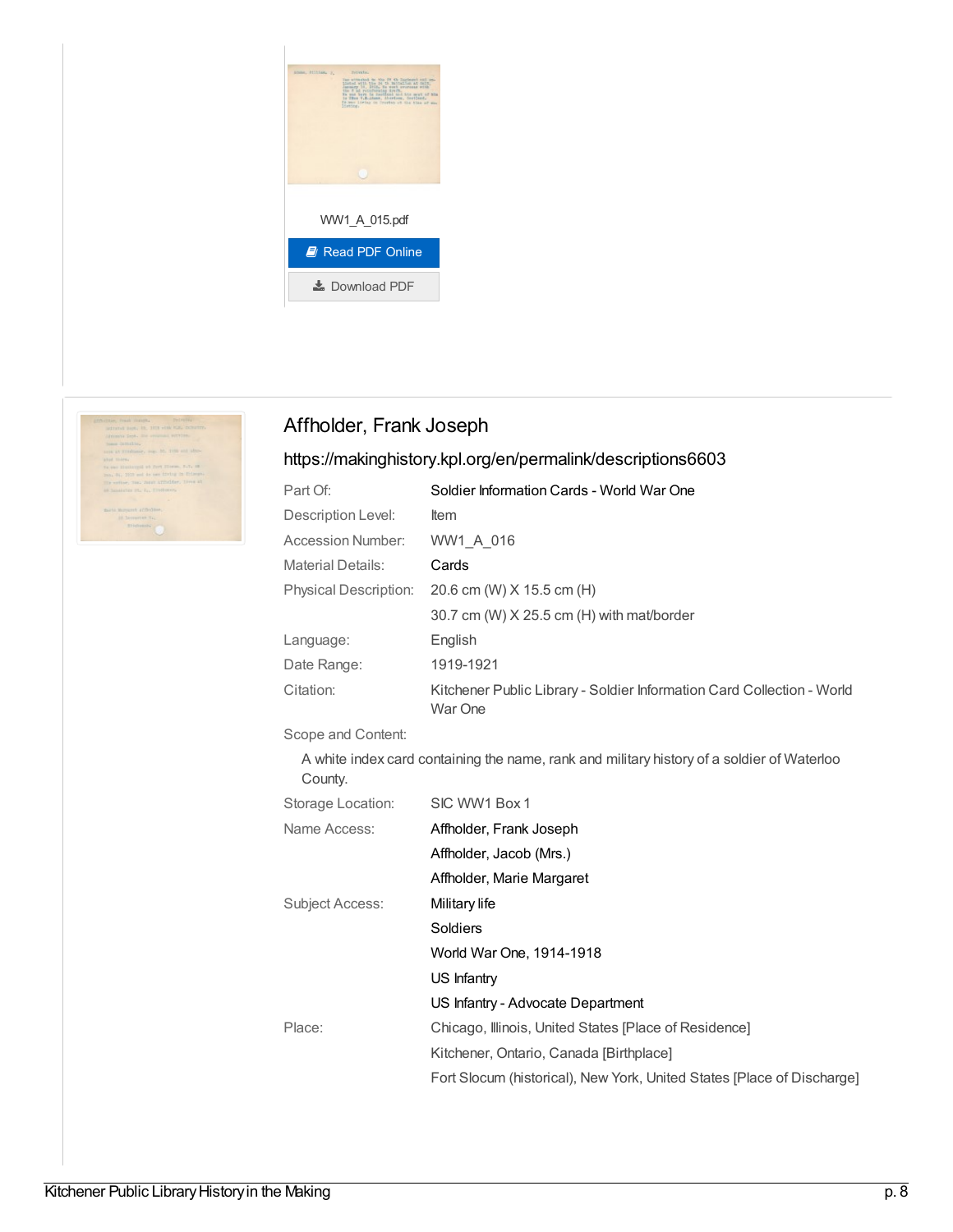| Geographic Access:                                                                    | Chicago, Illinois, United States                                                                                                                                          |  |
|---------------------------------------------------------------------------------------|---------------------------------------------------------------------------------------------------------------------------------------------------------------------------|--|
|                                                                                       | Kitchener, Ontario                                                                                                                                                        |  |
|                                                                                       | Fort Slocum (historical), New York, United States                                                                                                                         |  |
| Notes:                                                                                | Frank Affholder by 1953 was employed in the piano trade in Lansing<br>Michigan. 1953 Lansing, Michigan City Directory                                                     |  |
| Copyright Status:                                                                     | Public domain: Copyright has expired according to Canadian law. No<br>restrictions on use.                                                                                |  |
| Reproductions:                                                                        | If you would like to obtain a digital or print copy of this image, please see<br>KPL's Photographic Reproduction Policy at<br>http://www.kpl.org/localhistory/photographs |  |
| Source Organization:                                                                  | Kitchener Public Library                                                                                                                                                  |  |
| Collection:                                                                           | Soldier Information Cards - World War One                                                                                                                                 |  |
| Transcription:                                                                        |                                                                                                                                                                           |  |
| Affholder, Frank Joseph                                                               |                                                                                                                                                                           |  |
| Private.                                                                              |                                                                                                                                                                           |  |
| Enlisted Sept. 22, 1918 with U.S. Infantry, Advocate Dept. for overseas service.      |                                                                                                                                                                           |  |
| Roman Catholic.                                                                       |                                                                                                                                                                           |  |
| Born at Kitchener, Aug. 10, 1895 and educated there.                                  |                                                                                                                                                                           |  |
| He was discharged at Fort Slocum, N.Y. on Dec. 24, 1918 and is now living in Chicago. |                                                                                                                                                                           |  |
| His mother, Mrs. Jacob Affholder, lives at 69 Lancaster St. W., Kitchener.            |                                                                                                                                                                           |  |

Marie Margaret Affholder, 69 Lancaster W., Kitchener.

#### **Documents**



# A. H. Aylward

<https://makinghistory.kpl.org/en/permalink/descriptions6587>

Part Of: Soldier [Information](https://makinghistory.kpl.org/en/list?q=setName%253a%2522Soldier+Information+Cards+-+World+War+One%2522&p=1&ps=&sort=title_sort+asc) Cards - World War One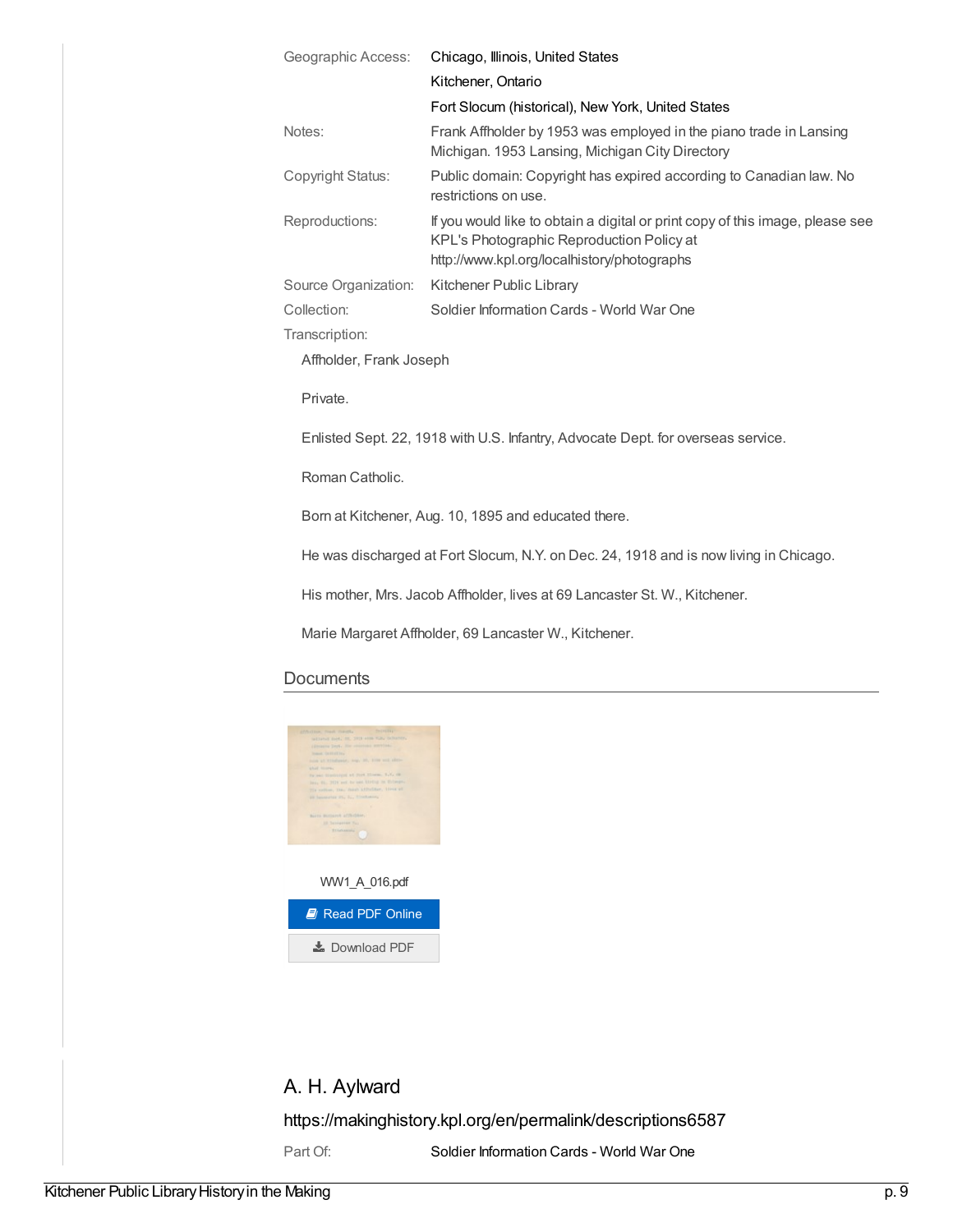

| Description Level:       | Item                                                                                                                                                                      |
|--------------------------|---------------------------------------------------------------------------------------------------------------------------------------------------------------------------|
| <b>Accession Number:</b> | WW1_A_079                                                                                                                                                                 |
| <b>Material Details:</b> | Cards                                                                                                                                                                     |
| Physical Description:    | 5.5 cm (W) X 8.9 cm (H)                                                                                                                                                   |
|                          | 6.2 cm (W) $X$ 10.1 cm (H) with mat/border                                                                                                                                |
| Language:                | English                                                                                                                                                                   |
| Date Range:              | 1919-1921                                                                                                                                                                 |
| Citation:                | Kitchener Public Library - Digital Soldier Information Card Collection                                                                                                    |
| Storage Location:        | SIC Box 1                                                                                                                                                                 |
| Name Access:             | Aylward, A. H.                                                                                                                                                            |
| <b>Subject Access:</b>   | Military life                                                                                                                                                             |
|                          | Soldiers                                                                                                                                                                  |
| Copyright Status:        | Public domain: Copyright has expired according to Canadian law. No<br>restrictions on use.                                                                                |
| Reproductions:           | If you would like to obtain a digital or print copy of this image, please see<br>KPL's Photographic Reproduction Policy at<br>http://www.kpl.org/localhistory/photographs |
| Source Organization:     | Kitchener Public Library                                                                                                                                                  |
| Collection:              | Soldier Information Cards - World War One                                                                                                                                 |
| Transcription:           |                                                                                                                                                                           |
| Aylward, A. H.           |                                                                                                                                                                           |
| Private.                 |                                                                                                                                                                           |
|                          | One of four menuring $A$ Kitchener on August 4, 1014, being a Dritich resembet                                                                                            |

One of four men who left Kitchener on August 4, 1914, being a British reservist.

He went through severe fighting and was wounded on one occasion.

He won the Mons Star for being in France in 1914, from August 4 to Nov. 23. It is a fighting memorial of the splendid work by the "Contemptible" little army of 100,000 men in the early days of 1914.

His home is at 60 Scott St., Kitchener.

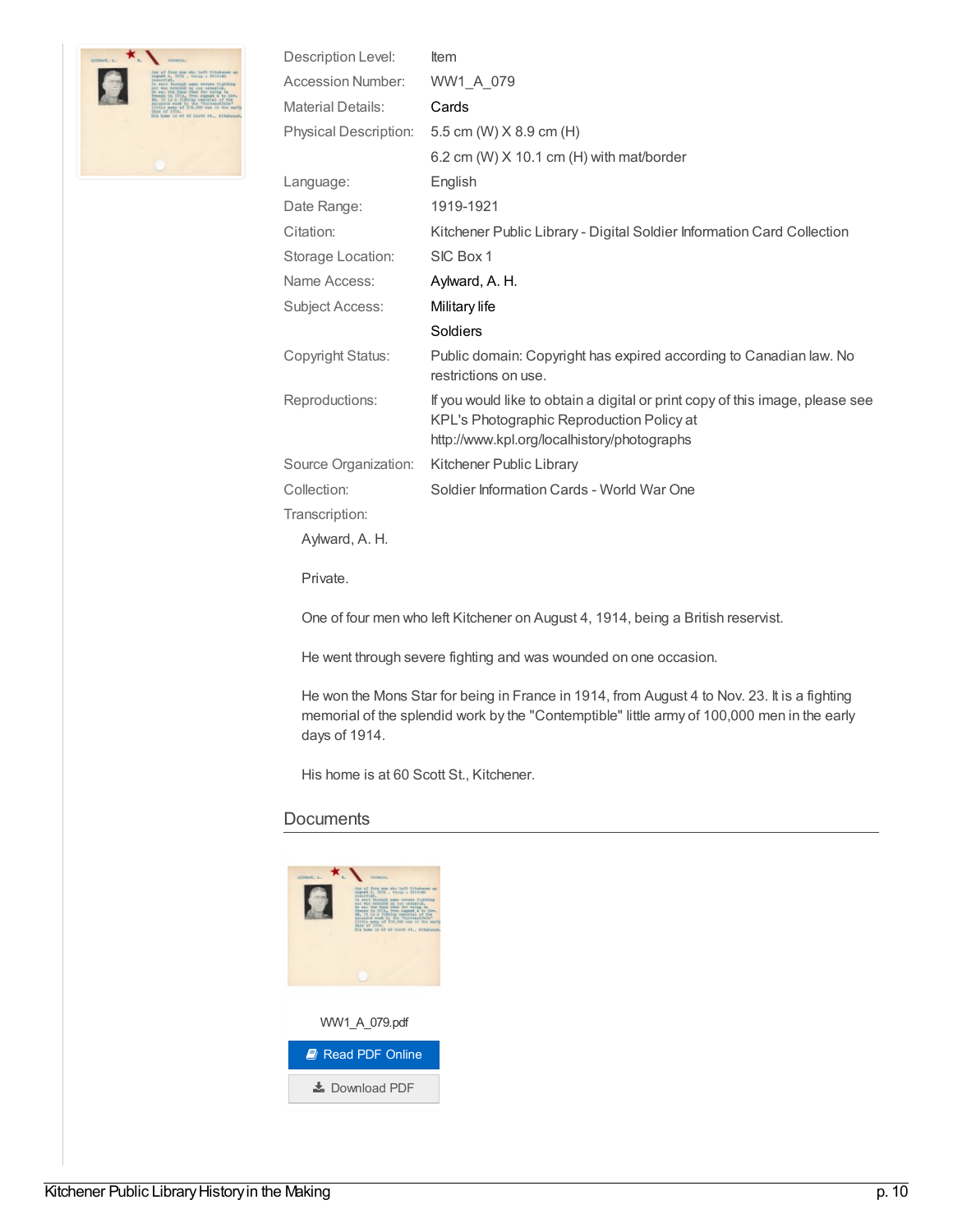

## Aikens, James Wilson

## <https://makinghistory.kpl.org/en/permalink/descriptions6604>

| Part Of:              | Soldier Information Cards - World War One                                         |
|-----------------------|-----------------------------------------------------------------------------------|
| Description Level:    | <b>Item</b>                                                                       |
| Accession Number:     | WW1 A 017                                                                         |
| Material Details:     | Cards                                                                             |
| Physical Description: | 20.6 cm (W) X 15.5 cm (H)                                                         |
|                       | 30.7 cm (W) X 25.5 cm (H) with mat/border                                         |
| Language:             | English                                                                           |
| Date Range:           | 1919-1921                                                                         |
| Citation:             | Kitchener Public Library - Soldier Information Card Collection - World<br>War One |

Scope and Content:

A white index card containing the name, rank and military history of a soldier of Waterloo County. The card also bears a red cross.

| Storage Location:  | SIC WW1 Box 1                                 |
|--------------------|-----------------------------------------------|
| Name Access:       | Aikens, James Wilson                          |
|                    | Aikens, John Wilson                           |
|                    | Aikens, J. Wilson                             |
|                    | Aikens, John                                  |
| Subject Access:    | Military life                                 |
|                    | <b>Soldiers</b>                               |
|                    | World War One, 1914-1918                      |
|                    | 18th Battalion                                |
| Place:             | Contay, Picardie, France [Place of burial]    |
|                    | Galt, Ontario, Canada [Place of residence]    |
|                    | Puslinch, Ontario, Canada [Birthplace]        |
|                    | London, Ontario, Canada [Place of enlistment] |
| Geographic Access: | Contay, Picardie, France                      |
|                    | Galt, Ontario                                 |
|                    | Puslinch, Ontario                             |
|                    | London, Ontario                               |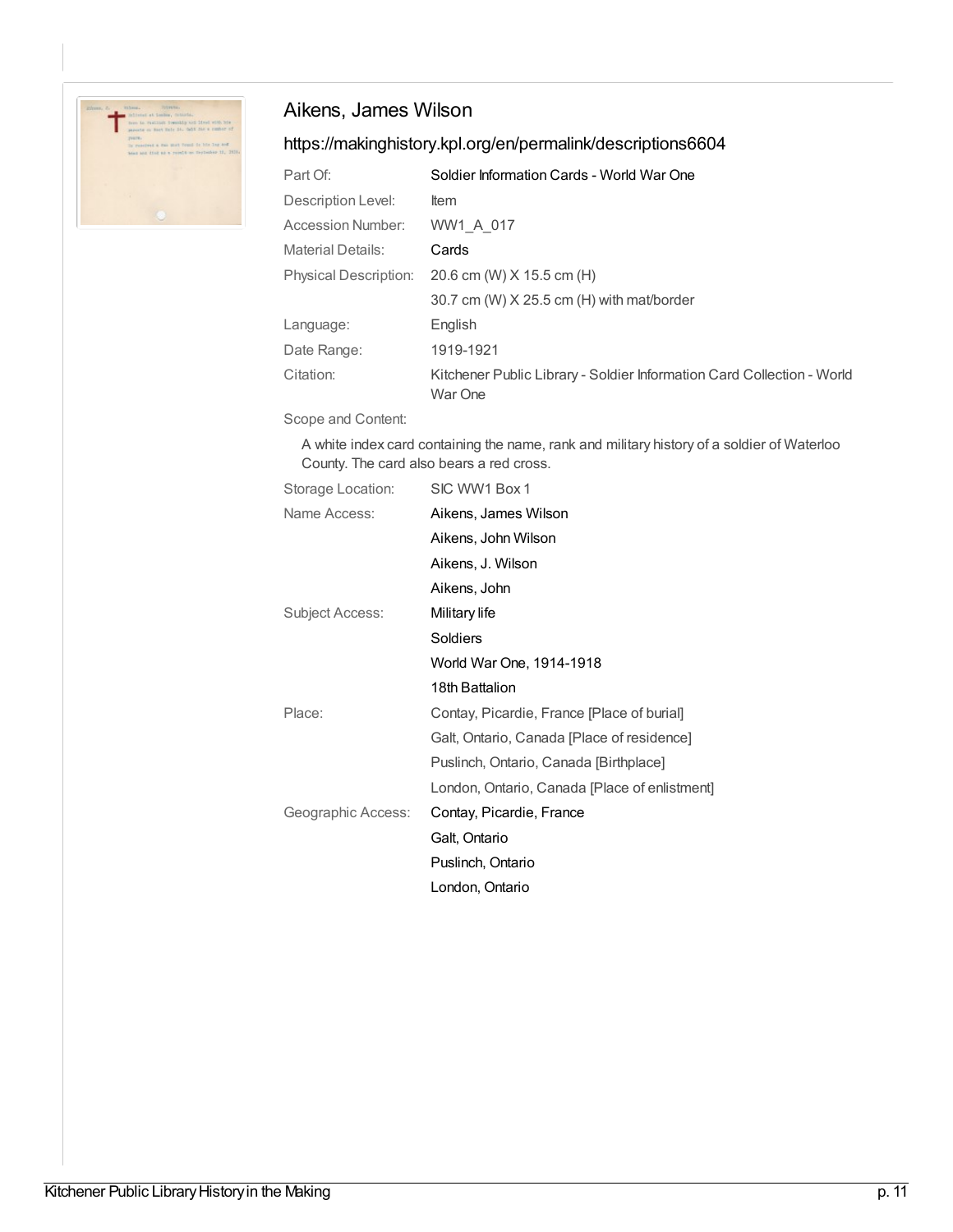| Notes:                                                                                  | Private James Wilson Aikens (Regimental/Service #54125), enlisted on<br>December 7, 1914 in London, ON, with the 18th Battalion, Canadian<br>Infantry (Western Ontario Regiment). He was born in Puslinch Township,<br>Wellington County, Ontario on May 28, 1889, and is the son of Thomas H.<br>and Adelaide E. (Paddock) Aikens of 2nd Concession in Puslinch,<br>Ontario. At the time of his enlistment, he was not married and he worked<br>as a lineman. His father, who at that time resided 849 Dundas Street in<br>London, Ontario, was listed as his next of kin. He listed his religion as<br>Presbyterian. James died on September 15, 1916, as a result of wounds<br>he received in action at the Battle of the Somme. He was 27 years of<br>age. Laid to rest at Contay British Cemetery in France. Grave reference<br>II. B.12. |
|-----------------------------------------------------------------------------------------|------------------------------------------------------------------------------------------------------------------------------------------------------------------------------------------------------------------------------------------------------------------------------------------------------------------------------------------------------------------------------------------------------------------------------------------------------------------------------------------------------------------------------------------------------------------------------------------------------------------------------------------------------------------------------------------------------------------------------------------------------------------------------------------------------------------------------------------------|
|                                                                                         | His burial record with the Commonwealth Graves Commission shows the<br>name "John Aikens".                                                                                                                                                                                                                                                                                                                                                                                                                                                                                                                                                                                                                                                                                                                                                     |
| Copyright Status:                                                                       | Public domain: Copyright has expired according to Canadian law. No<br>restrictions on use.                                                                                                                                                                                                                                                                                                                                                                                                                                                                                                                                                                                                                                                                                                                                                     |
| Reproductions:                                                                          | If you would like to obtain a digital or print copy of this image, please see<br>KPL's Photographic Reproduction Policy at<br>http://www.kpl.org/localhistory/photographs                                                                                                                                                                                                                                                                                                                                                                                                                                                                                                                                                                                                                                                                      |
| Source Organization:                                                                    | Kitchener Public Library                                                                                                                                                                                                                                                                                                                                                                                                                                                                                                                                                                                                                                                                                                                                                                                                                       |
| Collection:                                                                             | Soldier Information Cards - World War One                                                                                                                                                                                                                                                                                                                                                                                                                                                                                                                                                                                                                                                                                                                                                                                                      |
| Transcription:                                                                          |                                                                                                                                                                                                                                                                                                                                                                                                                                                                                                                                                                                                                                                                                                                                                                                                                                                |
| Aikens, J. Wilson                                                                       |                                                                                                                                                                                                                                                                                                                                                                                                                                                                                                                                                                                                                                                                                                                                                                                                                                                |
| Private.                                                                                |                                                                                                                                                                                                                                                                                                                                                                                                                                                                                                                                                                                                                                                                                                                                                                                                                                                |
| Enlisted at London, Ontario.                                                            |                                                                                                                                                                                                                                                                                                                                                                                                                                                                                                                                                                                                                                                                                                                                                                                                                                                |
| Rem in Puclipch Township and lived with his parents on West Main St. Californ pumber of |                                                                                                                                                                                                                                                                                                                                                                                                                                                                                                                                                                                                                                                                                                                                                                                                                                                |

Born in Puslinch Township and lived with his parents on West Main St. Galt for a number of years.

He received a gun shot wound in his leg and hand and died as a result on September 15, 1916.

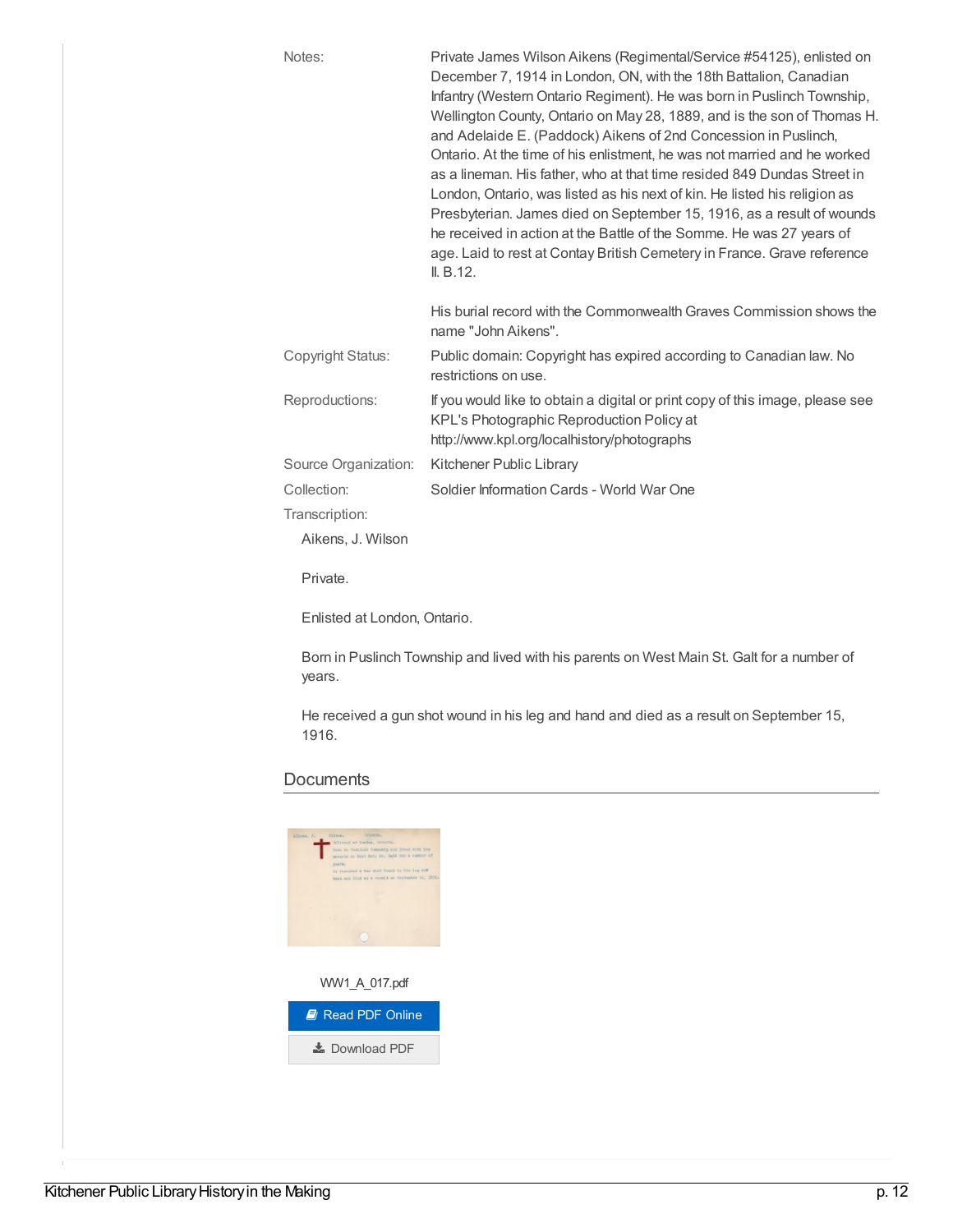

## Ainslie, Robert

#### <https://makinghistory.kpl.org/en/permalink/descriptions6605>

| Part Of:                     | Soldier Information Cards - World War One                                         |
|------------------------------|-----------------------------------------------------------------------------------|
| Description Level:           | <b>Item</b>                                                                       |
| Accession Number:            | WW1 A 018                                                                         |
| <b>Material Details:</b>     | Cards                                                                             |
| <b>Physical Description:</b> | 20.6 cm (W) X 15.5 cm (H)                                                         |
|                              | 30.7 cm (W) X 25.5 cm (H) with mat/border                                         |
| Language:                    | English                                                                           |
| Date Range:                  | 1919-1921                                                                         |
| Citation:                    | Kitchener Public Library - Soldier Information Card Collection - World<br>War One |

Scope and Content:

A white index card containing the name, rank and military history of a soldier of Waterloo County. Card also includes a photograph of Robert Ainslie and a red slash.

| Storage Location:  | SIC WW1 Box 1                                                  |
|--------------------|----------------------------------------------------------------|
| Name Access:       | Ainslie, Robert                                                |
|                    | Ainslie, Jean                                                  |
| Subject Access:    | Military life                                                  |
|                    | <b>Soldiers</b>                                                |
|                    | World War One, 1914-1918                                       |
|                    | 2nd Pioneers                                                   |
|                    | 9th Engineers                                                  |
| Place:             | Alloa, Scotland, United Kingdom [Birthplace]                   |
|                    | Republic of France, France, France [Place of military service] |
|                    | England, England, United Kingdom [Place of military service]   |
|                    | Galt, Ontario, Canada [Place of residence]                     |
| Geographic Access: | Alloa, Scotland                                                |
|                    | France                                                         |
|                    | England                                                        |
|                    | Galt, Ontario                                                  |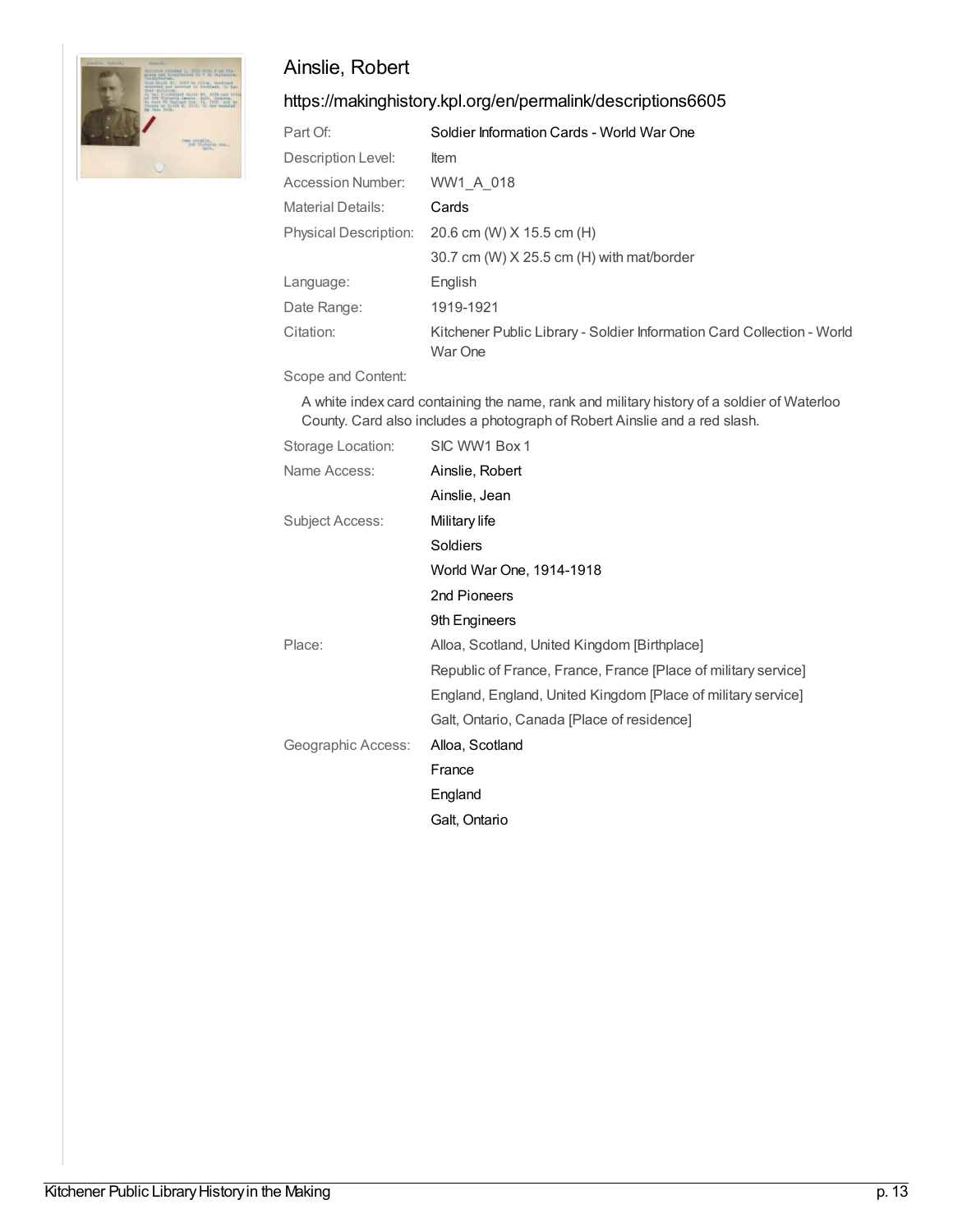| Notes:               | Robert Ainslie and his wife Annie Bauchop are buried in Mount View<br>Cemetery, Cambridge. He is buried with his son who also served in the<br>Military in World War Two. The headstone in Mount View Cemetery<br>reads: Ainslie/ Robert Ainslie/ 1882-1962/ Annie Bauchop his wife/<br>1884-1931/ Robert (Scotty) Ainslie/ 1904-1948/ (Veteran's cross)/ [A]<br>Father/ [B] Mother/ Annie Bauchop/ 1884-1931/ [C] Scotty /.                                                                                                                                                                                                                                                                                                                               |
|----------------------|------------------------------------------------------------------------------------------------------------------------------------------------------------------------------------------------------------------------------------------------------------------------------------------------------------------------------------------------------------------------------------------------------------------------------------------------------------------------------------------------------------------------------------------------------------------------------------------------------------------------------------------------------------------------------------------------------------------------------------------------------------|
|                      | Robert Ainslie worked as a maltman and was married in 1904 in<br>Sauchie, Alloa, Clackmannan, Scotland before coming to Canada. The<br>Scottish Marriage Registration of 5 Feb 1904 states the the marriage<br>was conducted at Sauchie, Alloa, after Banns according to the Forms of<br>the Church of Scotland, by George Murray, Minister, between Robert<br>Ainslie, 21, bachelor, maltman, 16 Primrose Street, Alloa, and Annie<br>Bauchop, 19, spinster, millworker, Fairfield, Sauchie, Alloa. Witnesses<br>were given as: David Ainslie and Mary Bauchop. The marriage was<br>registered on 8 February 1904, at Alloa, by Ross Grant, Registrar in the<br>Parish of Alloa in the County of Clackmannan, (Registration District<br>465/A, Entry 19.) |
| Copyright Status:    | Public domain: Copyright has expired according to Canadian law. No<br>restrictions on use.                                                                                                                                                                                                                                                                                                                                                                                                                                                                                                                                                                                                                                                                 |
| Reproductions:       | If you would like to obtain a digital or print copy of this image, please see<br>KPL's Photographic Reproduction Policy at<br>http://www.kpl.org/localhistory/photographs                                                                                                                                                                                                                                                                                                                                                                                                                                                                                                                                                                                  |
| Source Organization: | Kitchener Public Library                                                                                                                                                                                                                                                                                                                                                                                                                                                                                                                                                                                                                                                                                                                                   |
| Collection:          | Soldier Information Cards - World War One                                                                                                                                                                                                                                                                                                                                                                                                                                                                                                                                                                                                                                                                                                                  |
| Transcription:       |                                                                                                                                                                                                                                                                                                                                                                                                                                                                                                                                                                                                                                                                                                                                                            |
| Ainslie, Robert      |                                                                                                                                                                                                                                                                                                                                                                                                                                                                                                                                                                                                                                                                                                                                                            |
| Sapper               |                                                                                                                                                                                                                                                                                                                                                                                                                                                                                                                                                                                                                                                                                                                                                            |

Enlisted October 1, 1915 with 2nd Pioneers and transferred to 9th Engineers.

Presbyterian.

Born March 31, 1882 in Alloa, Scotland, educated and married in Scotland. He has four children.

He was discharged March 30, 1919 and lives at 100 Victoria Avenue, Galt, Ontario.

He went to England December 14, 1915 and to France on March 8, 1916. He was wounded in June 1916.

Jean Ainslie, 100 Victoria Ave., Galt.

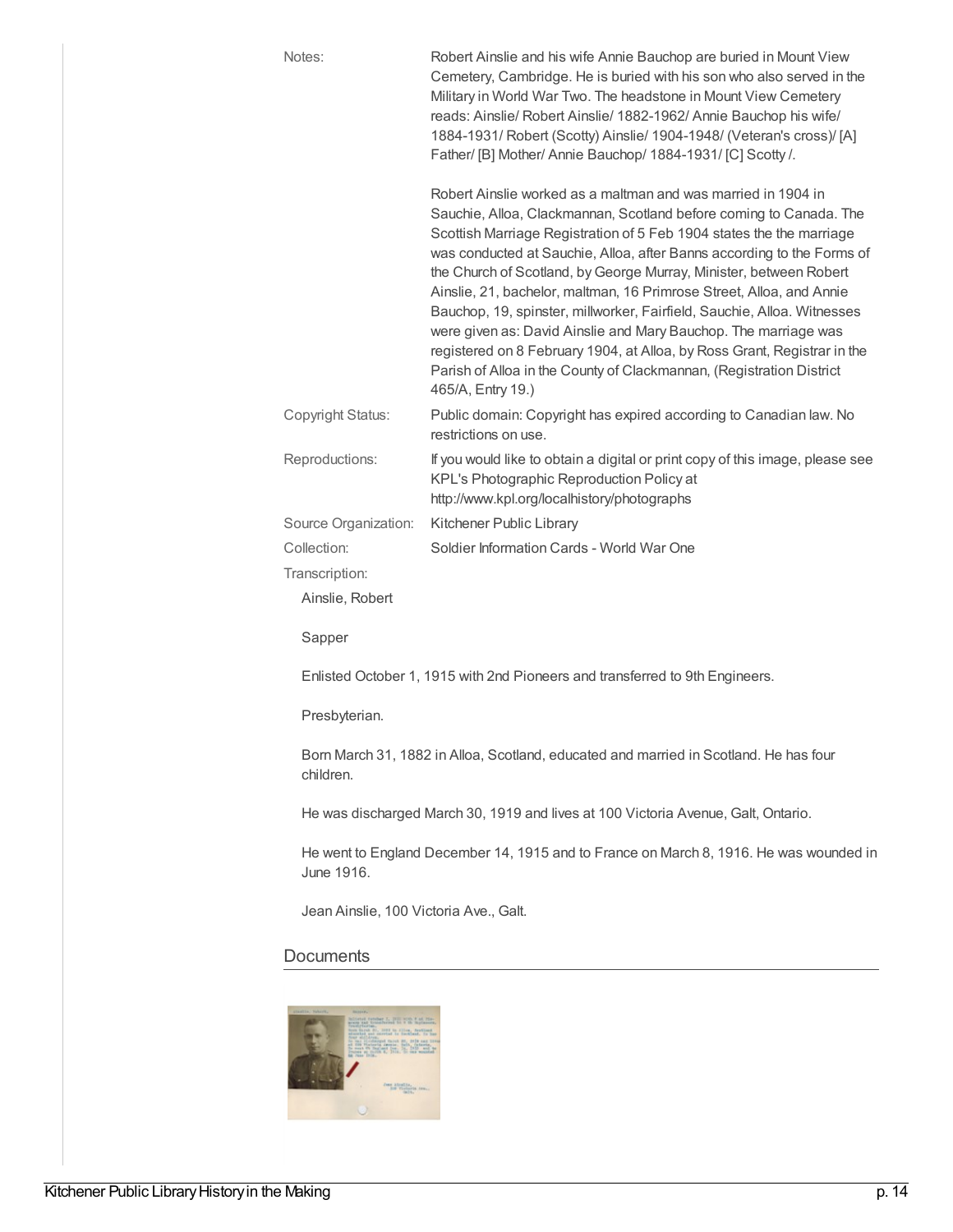



## Ainsworth, Albert Ernest

#### <https://makinghistory.kpl.org/en/permalink/descriptions6606>

| Part Of:                     | Soldier Information Cards - World War One                                         |
|------------------------------|-----------------------------------------------------------------------------------|
| Description Level:           | <b>Item</b>                                                                       |
| Accession Number:            | WW1 A 019                                                                         |
| Material Details:            | Cards                                                                             |
| <b>Physical Description:</b> | 20.6 cm (W) X 15.5 cm (H)                                                         |
|                              | 30.7 cm (W) X 25.5 cm (H) with mat/border                                         |
| Language:                    | English                                                                           |
| Date Range:                  | 1919-1921                                                                         |
| Citation:                    | Kitchener Public Library - Soldier Information Card Collection - World<br>War One |

#### Scope and Content:

A white index card containing the name, rank and military history of a soldier of Waterloo County.

| Storage Location:  | SIC WWI Box 1                                                       |
|--------------------|---------------------------------------------------------------------|
| Name Access:       | Ainsworth, A.E.                                                     |
|                    | Ainsworth, Albert Ernest                                            |
|                    | Wilson, Elizabeth                                                   |
|                    | Ainsworth, Beatrice                                                 |
|                    | Ainsworth, Hilda                                                    |
|                    | Ainsworth, Ida                                                      |
|                    | Ainsworth, Walter                                                   |
| Subject Access:    | Military life                                                       |
|                    | Soldiers                                                            |
|                    | World War One, 1914-1918                                            |
|                    | 118th Battalion                                                     |
| Place:             | Barrow upon Soar, England, United Kingdom [Birthplace and marriage] |
|                    | Kitchener, Ontario, Canada [Place of enlistment]                    |
|                    | Elmira, Ontario, Canada [Place of residence, death and burial]      |
| Geographic Access: | Barrow upon Soar, England                                           |
|                    | Kitchener, Ontario                                                  |
|                    | Elmira, Ontario                                                     |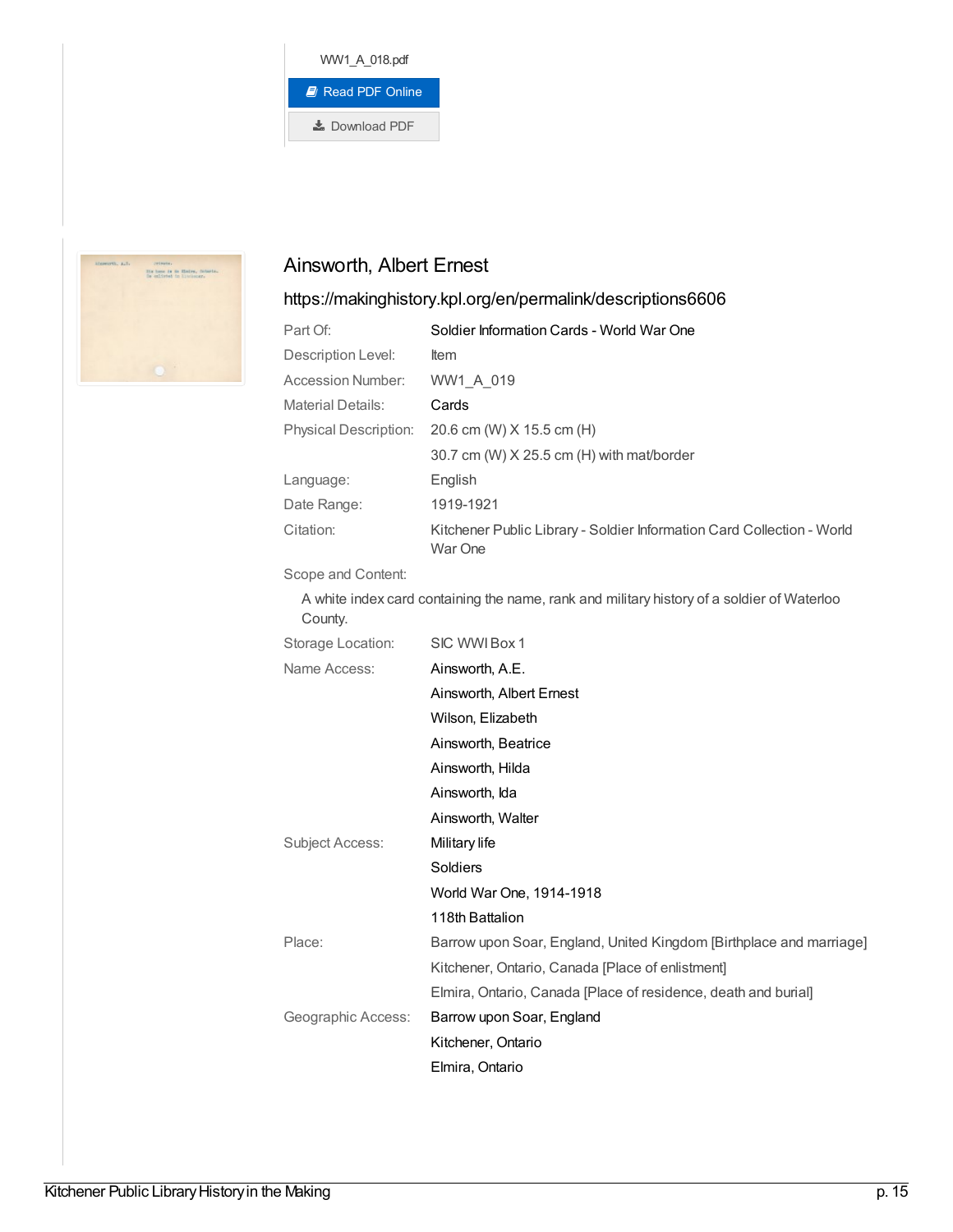Private.

Albert Ernest Ainsworth was born on January 19, 1876 in Barrow-On-Soar, Leicestershire, England. He was married to Elizabeth Wilson of Barrow-On-Soar. They had 3 children born in England: Walter, Ida and Hilda. A fourth child, Beatrice, was born in Ontario in 1908, after their arrival in Canada.

According to the 1911 Census of Canada, Albert and family resided at 33 King Street, Elmira. He worked as a labourer in a felt factory.

According to his obituary in April 2, 1946 edition of the Elmira Signet, Albert died suddenly of a heart attack at the Link Belt Ltd. He was 70 years of age. He had just completed his work for the day when he suffered the attack. He had been engaged as a shipper at the foundry for 20 years. He attended Wesley United Church and was a member of the Legion, having served in the First Great War with the 118th Battalion for four years. He is survived by his wife, the former Elizabeth Wilson, whom he married at Leicester, England, in December, 1900, three daughters, Mrs. Ernest (Hilda) Evans and Mrs. Clifford (Ida) Vines, Elmira, and Mrs. Frank (Beatrice) Simons, Ajax, Ont., five grandchildren, one brother, John, and one foster brother, Herbert, both of Elmira and one sister in England. One son, Walter, died in infancy and one brother, Walter, and one foster sister, Mrs. Harold Engler, also predeceased him. The remains rested at the home from 2 o'clock Sunday afternoon until Monday morning when removal was made to the Dreisinger Funeral Chapel, following a private service at 10:30 a.m. The Link-Belt Foundry was closed on that day and his fellow employees attended the service in a body. Also present were members of the Legion, commemorating the fact that he was a veteran of the First Great War. Poppies were placed on the casket by members of the Poppy Association. Interment was made in the Elmira Cemetery. Copyright Status: Public domain: Copyright has expired according to Canadian law. No restrictions on use. Reproductions: If you would like to obtain a digital or print copy of this image, please see KPL's Photographic Reproduction Policy at http://www.kpl.org/localhistory/photographs Source Organization: Kitchener Public Library Collection: Soldier Information Cards - World War One Transcription: Ainsworth, A.E. Private. His home is in Elmira, Ontario. He enlisted in Kitchener.